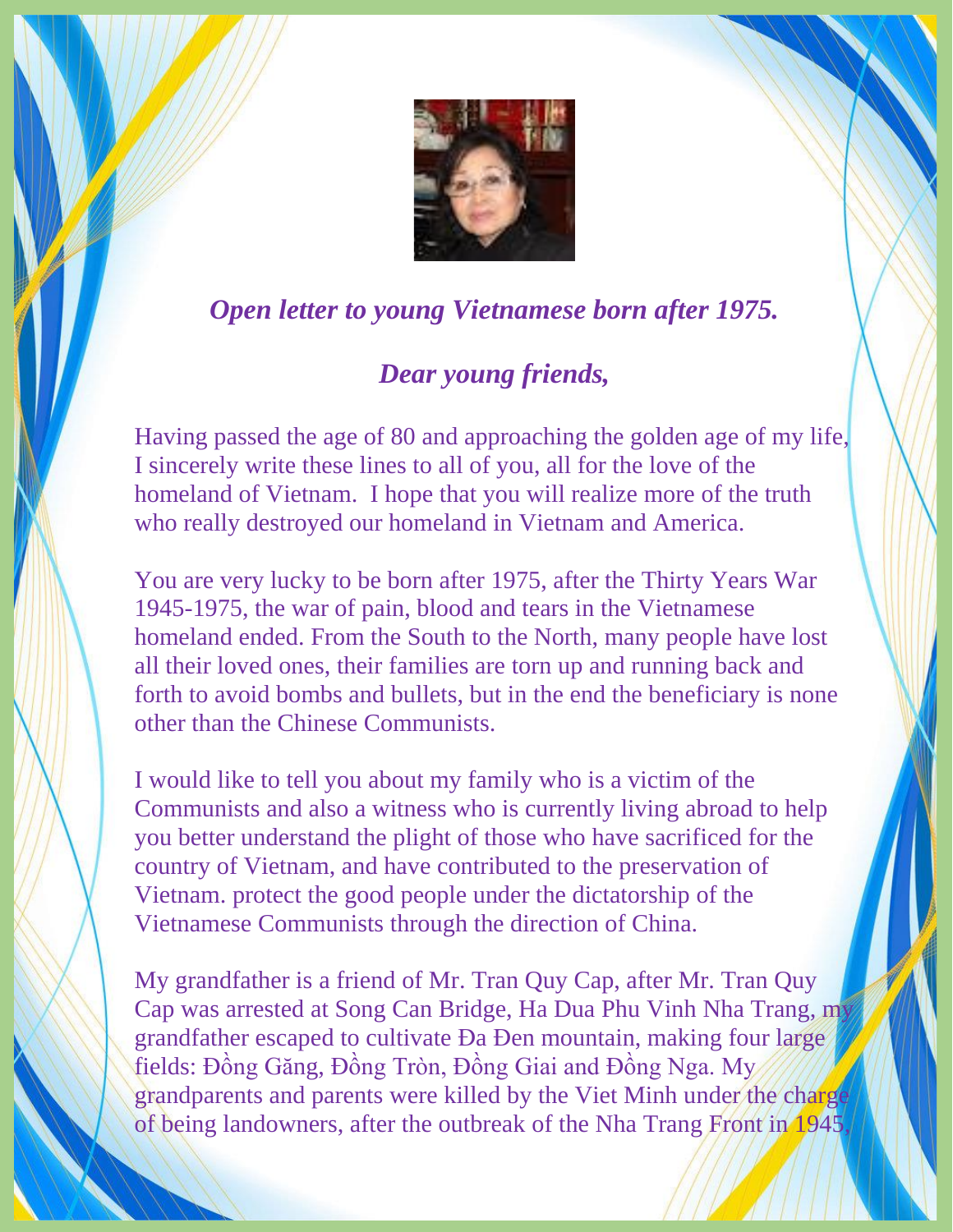although before that, my grandparent raised the resistance against the French for 6 years. When I was five years old, I was raised by Sister Vu and pushed across the river in a basket, carrying it back to Uncle Le's family to raise me.

The house was burned by the Viet Minh against the orders of Tieu Tho Khang Chien, my uncle Lê Thức brought me back to Hue in 1950, attended Jeanne D'Arc school in 1960 I worked for the Hue Consulate.

In 1963 I worked for Bank of America, the Chase Manhattan Bank N.A Military Banking Facilities Agent Of The US Treasury, in Da Nang airport until 1972. My husband had to march in Khe Sanh and Lao Bao.

Following the daily war news, the two sides signed the Paris Agreement of 1973, to end the war in 1973. With 12 years of learning experience working for the US Agency, we did the House Construction Project. Khanh Hoa Sugar Factory, Small Craft Industry, in Suoi Hiep Commune, Dien Khanh District, Khanh Hoa Province, when Peace returned to the homeland.

The sugar factory is building 40 pillars and 5 irons. A whirlwind rushed through the factory, dragging dozens of pillars and 5 pieces of iron to pieces, fortunately no one was hurt. I stood dumbfounded, watching the factory become a pile of rubble with so many destroyed buildings. Driving on the way home, my heart was broken, my eyes were blooming, my son had directions home. I was in a coma when I woke up at 4am. Remembering everything happened like the sky fell in an instant, a flash of light suddenly flashed, I had to solve it right away, I couldn't give up.

At six o'clock in the morning, I called the contractor to bring the fishing rod truck in to pull the iron out, mobilize all the staff to focus on cleaning the deck, removing the pole and the corrugated iron roof, and three days later erected a field roof. On the fourth day, the machinery worked again, the fire was already burning red into the sky through the chimney, everyone was happy, thinking that the factory had to stop